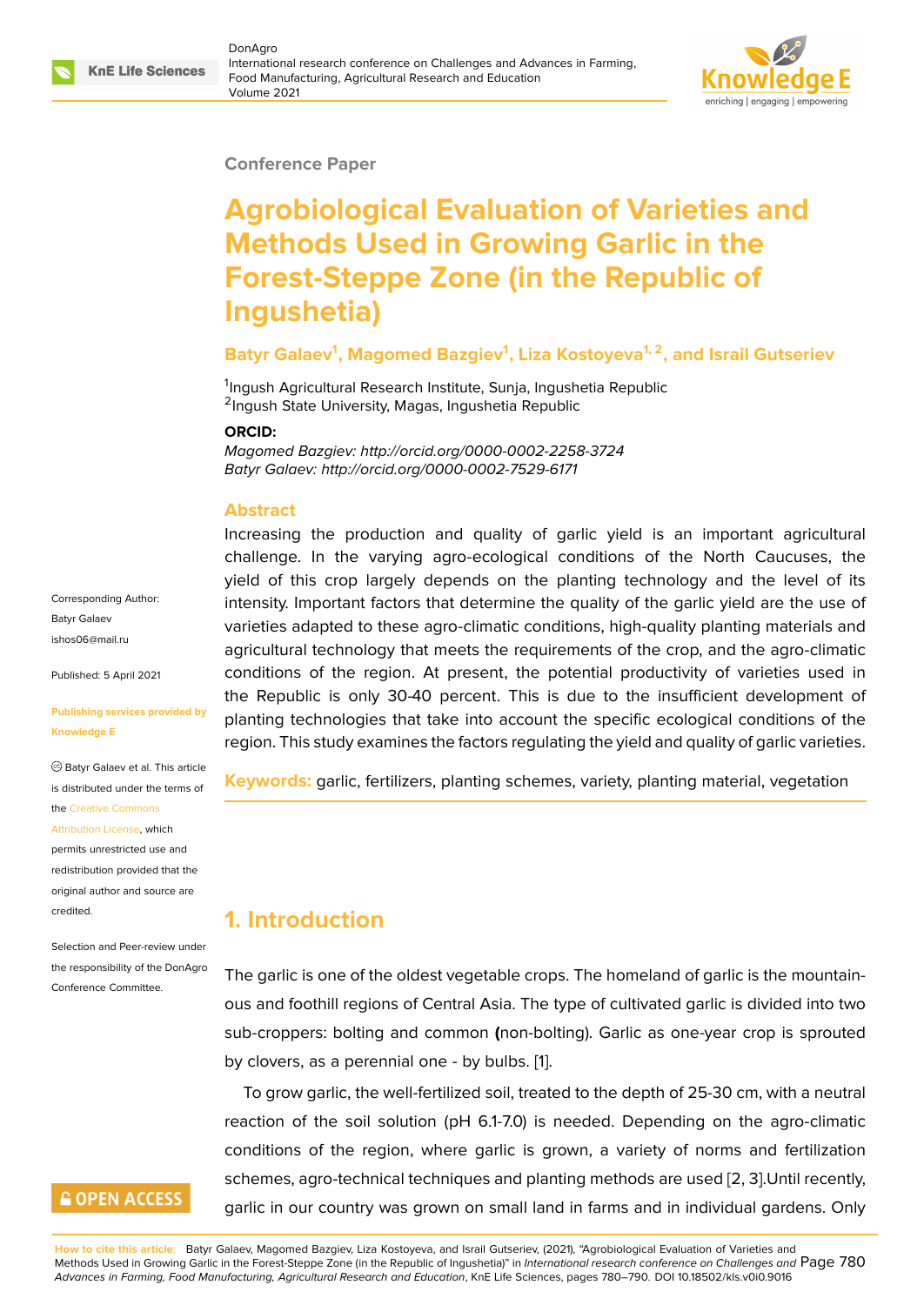under condition of large-scale farming some individual agricultural enterprises have begun to use areas of several hectares for garlic seeding [4].

An important feature of garlic is its poor adaptation to new agro-climatic conditions. In this connection, varieties and planting technologies that have shown themselves well in one farming zone, brought to another agro-climatic zon[e,](#page-9-3) do not adapt well and do not give the expected results [5].

For the successful planting of garlic varieties adapted to the given agro-climatic conditions, high-quality planting material and its pre-sowing preparation are important. Under pre-sowing we mean t[he](#page-10-0) crop planting technologies which are in line with the agro-requirements to the crop and the agro-climatic conditions of the region where it is grown [6].

The research is focused on the study of agro-biological characteristics of the tested varieties and on development of the adaptive technology that will be used for growing garlic. In [th](#page-10-1)e agro-climatic conditions of the Republic of Ingushetia, no such studies have been carried out, so finding the solution to this issue is becoming quite urgent.

# **2. Methods and Tools**

#### **2.1. Methods**

In 2017-2019, in the Republic of Ingushetia, some field experiments were carried out regarding to various garlic varieties planting on the experimental land of the Ingushetia Scientific Institute of Agriculture. The soil of the experimental land is weakly leached medium-thick, medium-loamy chernozems. The thickness of the humus horizon is 46- 60 cm. On the lands, the humus content was from 4.80 to 4.90%. Provision with mobile forms of  $\mathsf{P}_2\mathsf{O}_5$  is 22.5-26.0 mg/kg of soil, with potassium is from 330 to 345 mg/kg. According to agro-physical and agro-chemical properties, the soil is good for growing the tested varieties of garlic. 60 см

During the growing seasons, against the background of air temperatures above the long-term average, there was a lack of moisture in the soil, which was compensated by irrigation of the experimental land.

The purpose of the research is to give the agro-biological evaluation of the tested varieties and improve the elements of the technology used for growing garlic in the forest-steppe zone of the Republic of Ingushetia.

In the course of the research, the following tasks were solved through which we defined: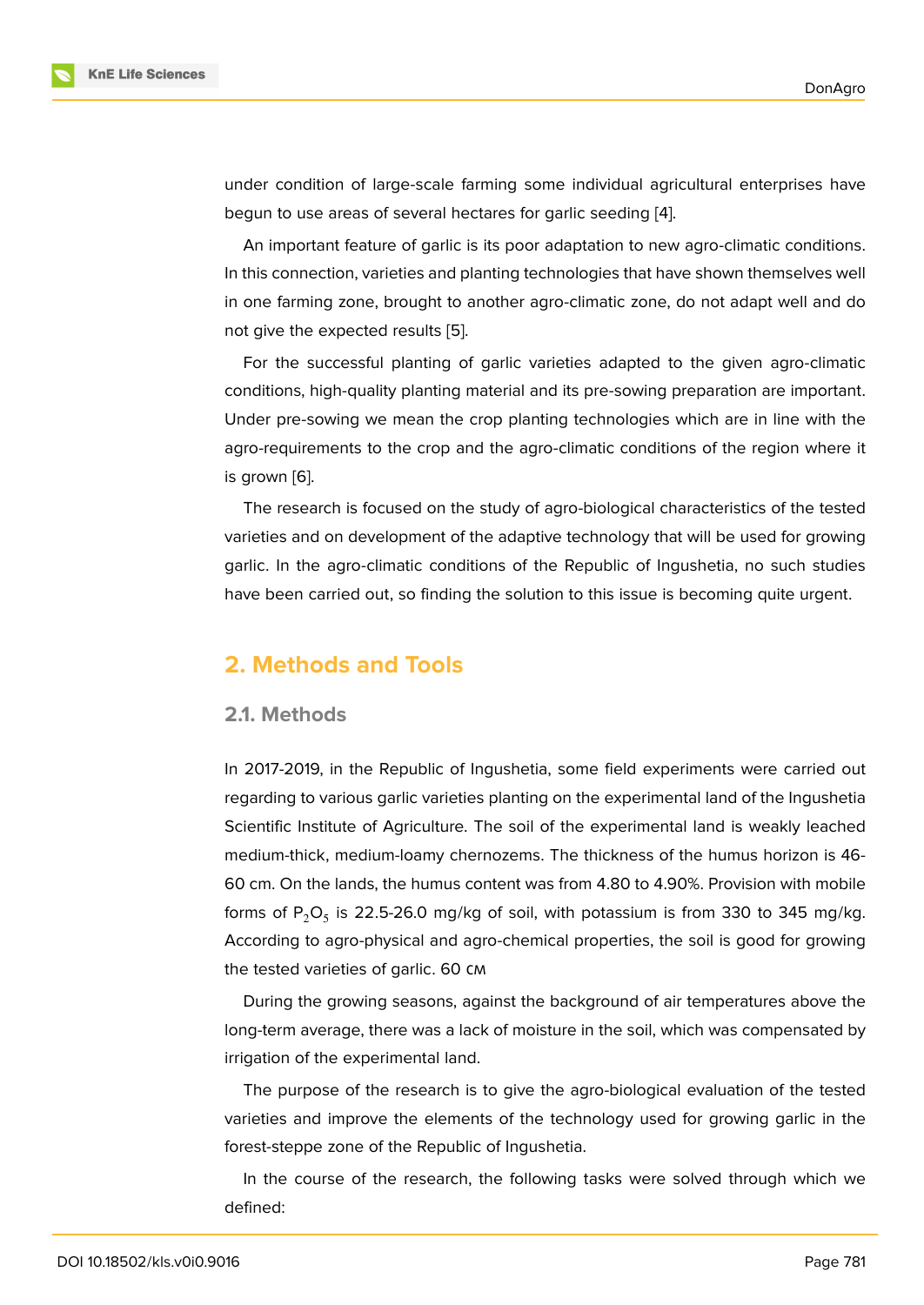**KnE Life Sciences** 



1. comparative characteristics of the winter and spring varieties of garlic in agroclimatic conditions of the forest-steppe zone of the Ingush Republic.

2. influence of growth stimulants and microfertilizers on growth, development and garlic yield.

3. different schemes used in planting the winter garlic and identified the most optimal for the given region;

4. dependence of yield on various combinations and the time to add the mineral fertilization;

5. optimal time for planting the winter garlic in the forest-steppe zone of the Republic of Ingushetia;

6. efficiency of removing bolters of the winter garlic (bolting one), the variety "Yubileiny-Gribovsky".

### **2.2. Tools**

The object of the research was the garlic varieties: Sochi 56, Ufimsky 22, Chinese spring-planted, Gulliver, Abrek, Yubileiny-Gribovsky, Dagestansky (local), Komsomolets.

### **3. Results**

Our research began with the comparative characteristics of the winter and spring varieties of garlic in agro-climatic conditions of the forest-steppe zone of the Republic of Ingushetia.

The research scheme consists of six experiments and their options:

**Experiment 1.** Comparative characteristics of three winter and five spring varieties of garlic in the forest-steppe zone of the Republic of Ingushetia.

**Experiment 2.** Influence of the growth stimulants and micronutrients on growth, development and yield of the spring garlic, the variety "Chinese spring-planted"**.**

**Experiment 3.** Different planting schemes for growth, development and productivity of the winter garlic, the variety "Yubileiny-Gribovskiy".

#### **Experiment options:**

3.1. Four-line pattern  $(30 + 30 + 30 + 50 - 8)$  cm;

- 3.2. Five-line (20 + 20 + 20 + 20 + 60-8) cm;
- 3.3. Three-line (60 + 40 + 40-8) cm.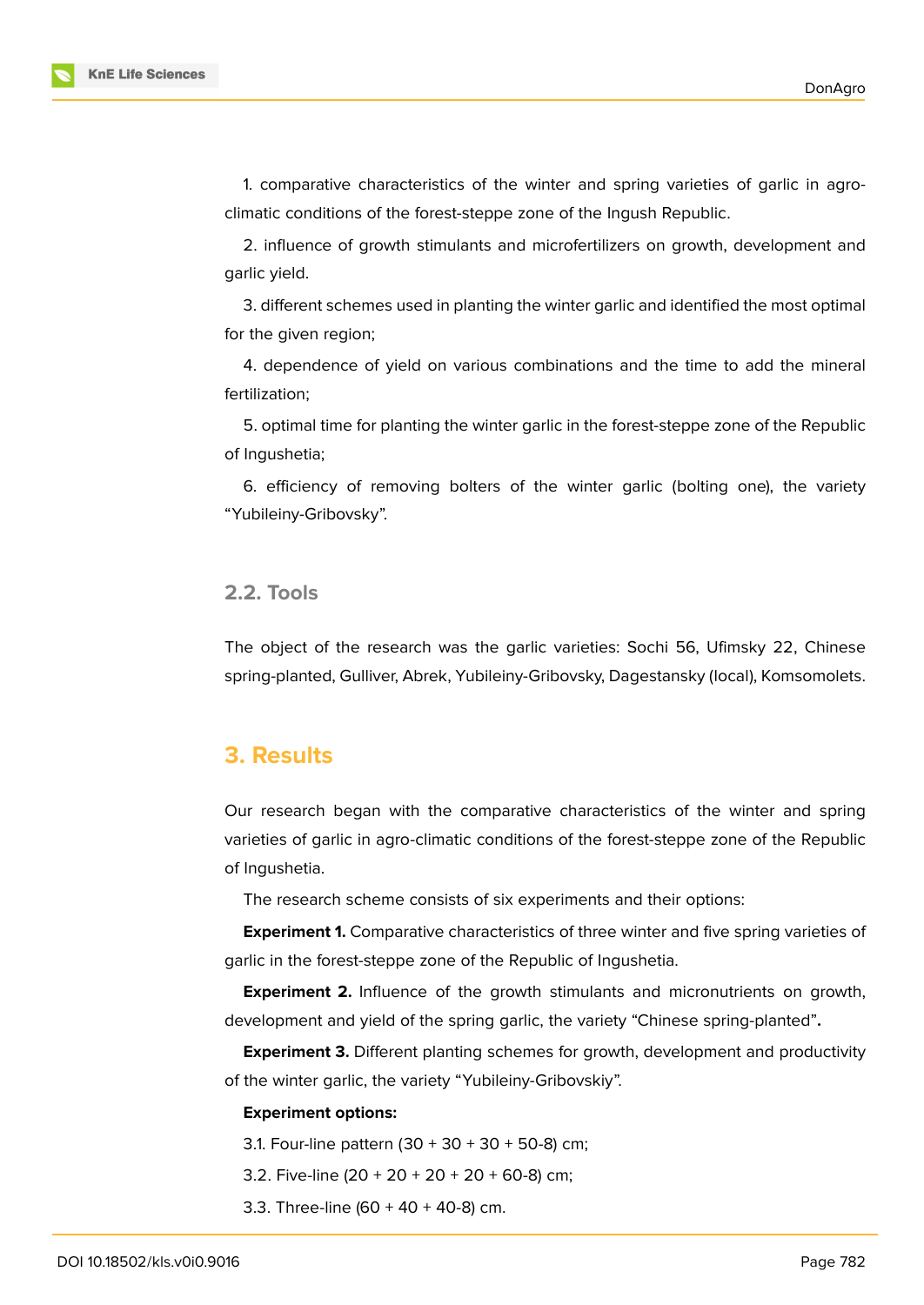**Experiment 4.** Dependence of yield on various combinations and the time to add the mineral fertilization.

4.1. Adding the full dose of fertilizers for the main, pre-seeding treatment N90 P100 K110

4.2. Adding P100 to the main soil treatment; N90 K110, when 2-3 leaves are formed;

4.3. Adding P100 to the main soil treatment; N90 K110, when 2-3 leaves are formed; K110 was added at the start a bolting process.

**Experiment 5.** Optimal time for planting the winter garlic in the forest-steppe zone of the Republic of Ingushetia, the variety "Yubileiny-Gribovsky":

1. October 15;

2. October 30;

3. November 15;

4. November 30.

**Experiment 6.** Efficiency of removing bolters in the winter bolting garlic, the variety "Yubileiny-Gribovsky".

Common planting techniques were used.

**Experiment 1.** Comparative characteristics of the garlic varieties. Three varieties of the winter garlic and five varieties of the spring garlic were tested. The winter varieties are Yubileiny-Gribovsky, Dagestansky (local), Komsomolets. The springplanted varieties are Ufimsky 22, Sochi 56, Gulliver, Abrek, Chinese spring-planted. Recommended planting dates for this zone: planting of the winter varieties on October 15, the spring varieties on April 10 [7, 8].

| Measurement date:      | 30.04 | 01.05 | 30.05 | 01.06 | 30.06 | 01.07 |
|------------------------|-------|-------|-------|-------|-------|-------|
| Ufimsky 22             | 196.5 | 203.6 | 218.4 | 226.5 | 236.5 | 223.1 |
| Sochi 56               | 201.4 | 211.2 | 2211  | 238.3 | 242.6 | 237.6 |
| Gullever               | 244.2 | 249.3 | 256.2 | 283.7 | 296.4 | 284.8 |
| Abrek                  | 218.2 | 223.3 | 234.1 | 276.7 | 279.1 | 265.4 |
| Chinese spring-planted | 249.3 | 256.1 | 269.5 | 282.3 | 291.2 | 287.1 |

TABLE 1: Dynamics of growth of assimilation surface among spring varieties of garlic,  $cm<sup>2</sup>$ 

TABLE 2: Dynamics of growth of assimilation surface among spring varieties of garlic, cm  $^2$ .

| Measurement date    | 15.04 | 30.04 | 15.05 | 30.05 | 15.06 |
|---------------------|-------|-------|-------|-------|-------|
| Yubileiny-Gribovsky | 21.6  | 54.6  | 134.1 | 290.1 | 282.4 |
| Dagestan (local)    | 21.8  | 72.3  | 183.6 | 311.2 | 293.1 |
| Komsomolets         | 26.5  | 84.2  | 184.1 | 317.4 | 304.2 |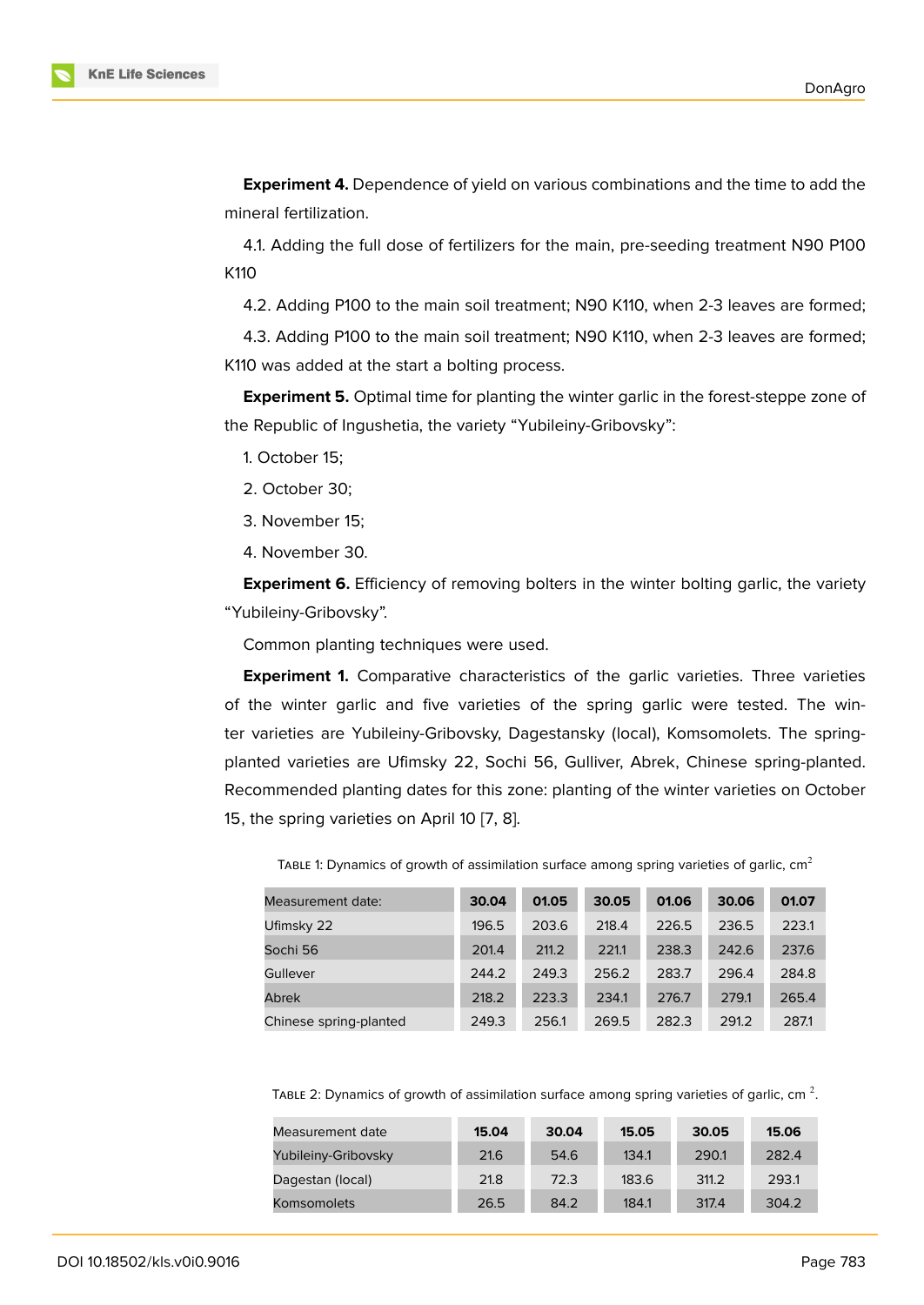As can be seen from Tables 1 and 2, when seedlings have emerged, the leaf area of the Chinese spring-planted variety was the highest and by June 25, it became the highest in the spring variety "Gulliver". Among the winter varieties, the largest increase in leaf area was observed in Komsomolets variety - 317.4 m, $^2$ , and the smallest one was among Yubileiny-Gribovsky variety. By the end of the growing season, with the death of the lower leaves in all studied varieties, their total leaf area also decreases. During the research, the highest yield of the garlic bulbs was obtained in the varieties of the spring garlic – Chinese spring-planted  $-$  15.8 t/ha and Gulliver – 16.2 t/ha, the lowest yield for variety Sochi was 56-10.05 t/ha. Among the winter varieties, the highest yield was observed among Komsomolets variety – 16.7 t/ha, and the lowest one was among Dagestansky (local) variety – 13.9 t/ha [9].

**Experiment 2.** Influence of growth stimulants and micronutrients on growth, development and yield efficacy of the spring garlic, the variety "Chinese spring-planted".

#### **Experiment options:**

- 1. Control (water);
- 2. Epin-extra 0.03%;
- 3. Zircon 0.001%;
- 4. Terra organic 0.002;
- 5. Terra organic + Zircon 0.001%.

Soaking was carried out one day before planting for 6 hours after which it was immediately treated with CMC glue and rolled in peat powder [9, 11].

| Variety                | Yield, t/ha | Bulb weight, gr. | Ripening period |
|------------------------|-------------|------------------|-----------------|
| Sochi 56               | 10.05       | 20.1             | 21.06           |
| Ufimsky 22             | 11.15       | 22.1             | 27.06           |
| Chinese spring-planted | 15.8        | 31.6             | 29.06           |
| Gulliver               | 16.2        | 32.5             | 25.06           |
| Abrek                  | 11.2        | 23.4             | 21.06           |
| Yubileiny-Gribovsky    | 14.5        | 29.1             | 16.06           |
| Dagestan (local)       | 13.9        | 27.8             | 22.06           |
| Komsomolets            | 16.7        | 33.4             | 22.06           |

TABLE 3: Ripening time and yield efficacy of various varieties of the winter and spring garlic, t/ha.

The influence of pre-sowing treatment of one-clover bulb, as can be seen from Table 4, is quite significant. The yield increase, grown from clovers and treated with the growth regulator Zircon + Terra organic was 4.6 t/ha compared to the control. Also, the treatment of the planting material with the solution of Zircon + Terra organic accelerated the garlic ripening by 9 days compared to the control figure. By the mass of one clover,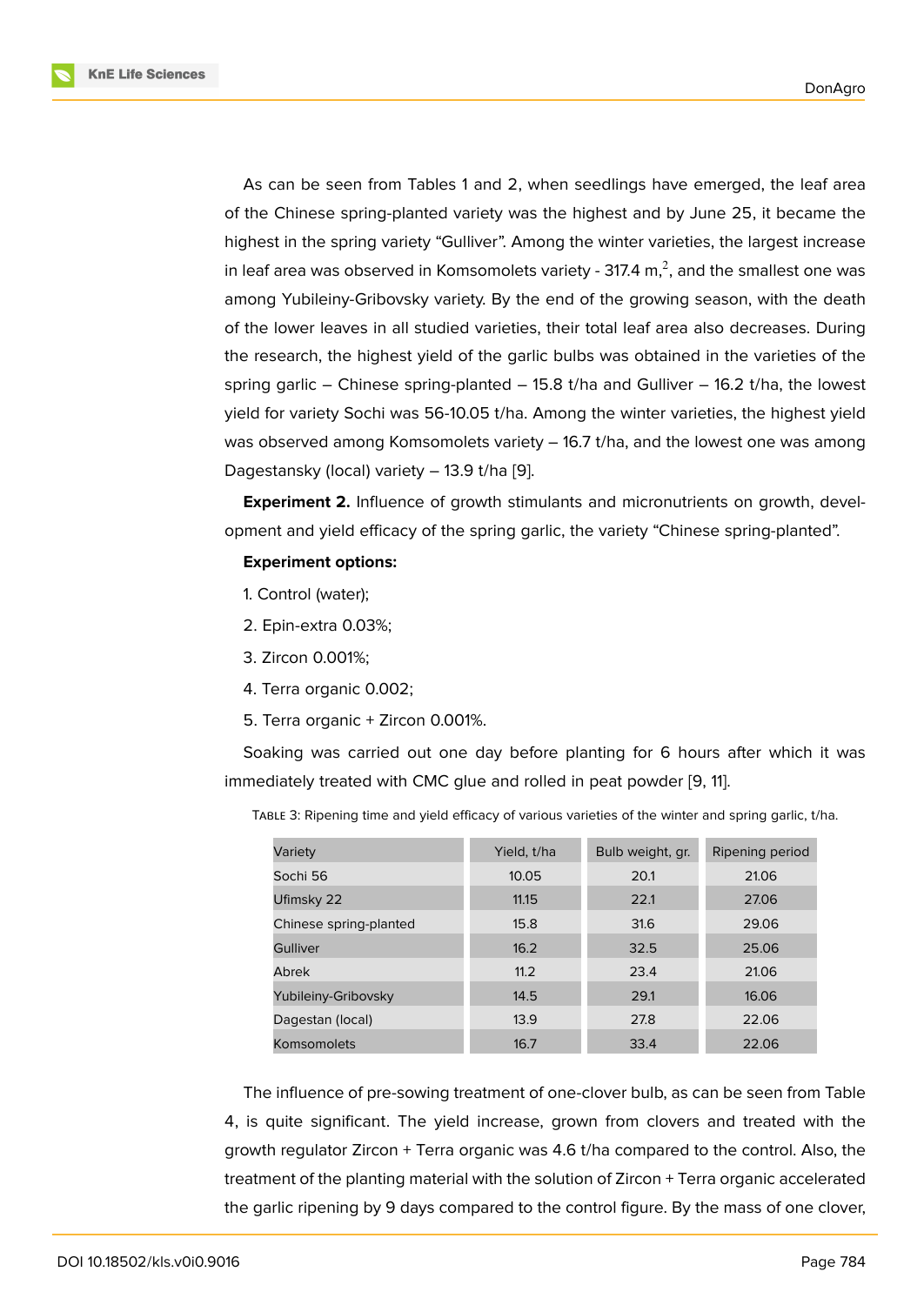| Options                | The<br>number of<br>clovers in<br>a bulb, pcs | Clover's<br>weight, gr. | <b>Bulb</b><br>weight, gr. | Yield, t/ha | Dry matter<br>content, % | Sugar<br>content, % |
|------------------------|-----------------------------------------------|-------------------------|----------------------------|-------------|--------------------------|---------------------|
| Control (water)        | 8                                             | 3.4                     | 28.1                       | 14.1        | 35.9                     | 21.7                |
| Epin-Extra             | 9                                             | 3.9                     | 35.1                       | 18.45       | 37.4                     | 23.8                |
| Zircon                 | 8                                             | 4.4                     | 35.2                       | 17.6        | 37.8                     | 24.6                |
| Terra organic          | 8                                             | 3.6                     | 29.2                       | 14.6        | 36.6                     | 22.4                |
| Zircon + Terra organic | 9                                             | 4.4                     | 38.4                       | 18.7        | 38.7                     | 24.9                |

TABLE 4: Economically valuable features evaluation of spring garlic depending on planting material quality.

a variant treated with the solution of Zircon + Terra organic was stood out. The highest content of a dry matter and sugar was also observed in the variants treated with zircon and Zircon + Terra organic.

**Experiment 3.** Different planting schemes how they impact on growth, development and productivity of the winter garlic, the variety "Yubileiny-Gribovskiy".

The results of our studies applied to three different layouts of garlic plants showed that the mass of leaves, the amount of wet mass of leaves and the average weight of a garlic bulb did not differ significantly depending on the layout of garlic planting [2, 10].

| Layout     | per $m^2$ leaves, kg | Amount of wet mass Leaves weight, g/dm. | Average weight of<br>one bulb, gr. |
|------------|----------------------|-----------------------------------------|------------------------------------|
| Four-line  | $2.2 - 2.4$          | 6.4                                     | 29.1                               |
| Five-line  | $2.0 - 2.2$          | 6.2                                     | 27.6                               |
| Three-line | $2.6 - 2.8$          | 6.4                                     | 29.4                               |

TABLE 5: Average weight indicators of a bulb, mass of leaves and wet weight of leaves for different schemes of garlic planting in the forest-steppe zone of the Republic of Ingushetia.

Therefore, the layout of the garlic planting does not depend on the biological properties of the garlic variety, rather than on agro-climatic conditions of the region where it grows. The largest leaf mass and bulb weight were observed on a three-line planting scheme, while the ripening time and bulb weight, between the options, did not have some large differences.

**Experiment 4.** Yield dependence on time when mineral fertilization was added to the winter garlic. Variety "Yubileiny-Gribovsky", fertilization rate in all variants – N90P100K110.

The optimal doses of the mineral fertilizers recommended for our agro-climatic zone are N90P100K110. Analysis of yield efficacy and maturation of underground bulbs showed the significant differences between the period, when the mineral fertilizers were added [9].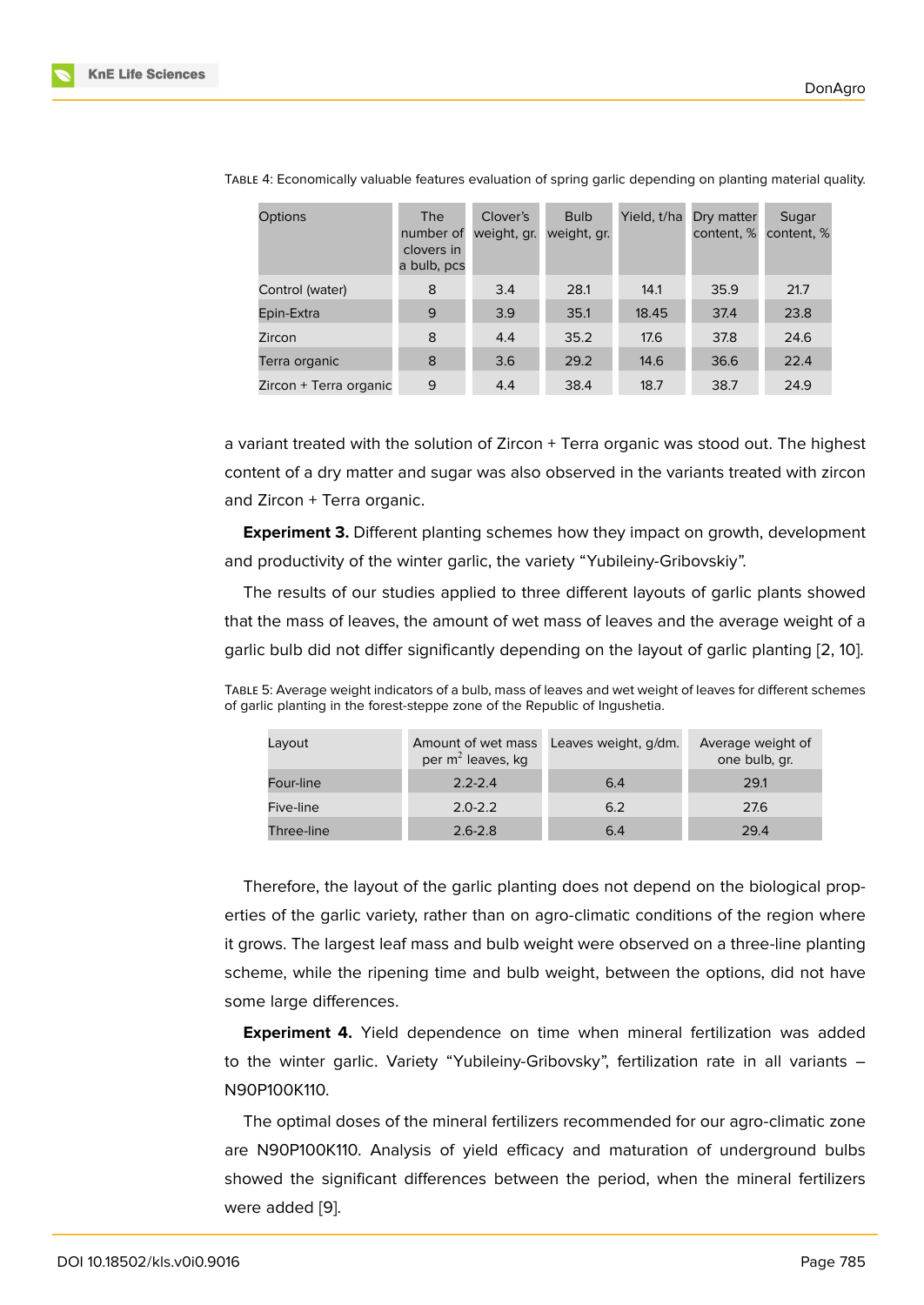| <b>Fertilization time</b>                                                                       | Yield, t/ha | Ripening time |
|-------------------------------------------------------------------------------------------------|-------------|---------------|
| 1. NPK for basic tillage                                                                        | 14.5        | June 16       |
| 2. PK for the main tillage N for top<br>dressing.                                               | 15.31       | June 22       |
| 3. P - for the main treatment, N - when 1-2<br>leaves form, K - at the beginning of<br>bolting. | 14.7        | June 22       |

TABLE 6: Dependence of yield efficacy on various combinations and time when the mineral fertilization was added.

It can be seen from our research that the fractional application of the mineral fertilizers lengthens the growing season of the winter garlic plants and, accordingly, the mass of the bulbs increases. Adding nitrogen fertilizers in early spring is the most productive, due to a decrease in fertilizer losses, by leaching and evaporation in the autumn-winter and winter-spring growing season. The results of the research show that adding potash fertilizers separately during the beginning of the bulb filling is irrational and does not give the expected yield increase.

**Experiment 5.** Optimal time for planting winter garlic in the forest-steppe zone of the Republic of Ingushetia.

Having analysed the studies of many authors who examined the optimal time for planting the winter garlic in agro-climatic zones that are similar to the forest-steppe zone of the Republic of Ingushetia, we have selected four planting dates for test seeding.

In this experiment, the mineral fertilizers were applied for the main tillage, the planting scheme was four-line pattern  $(50 + 30 + 30 + 30)$ .

Phenological observations have revealed differences in growth and development of the garlic plant depending on the time of planting. So the leaves of garlic planted in October froze by 1.4-2.6 cm by spring. The leaves of garlic planted in November froze by 0.0-0.6 cm. The ripening dates of the winter garlic in our experiments also varied greatly from June 12 to June 22. The difference in yield, between the first planting on October 15 and the third planting on November 15, was 3.0 t/ha – 26%, while the difference between the first and last planting  $-2.2$  t/ha  $-19.13\%$ . A significant difference was revealed in terms of the amount of wet weight per  $m^2$  of leaves [1, 7, 8]

Thus, after analyzing the data obtained, we can conclude that planting garlic in the early stages leads to a large increase in the green mass of garlic up to 14 cm in the autumn; freezing of leaves up to 2.6 cm; overgrowth of clovers; poo[r](#page-9-0) [de](#page-10-2)[ve](#page-10-3)lopment of the root system and, as a result, a decrease in yield and quality of the bulbs compared to later planting dates – November 15 and 30.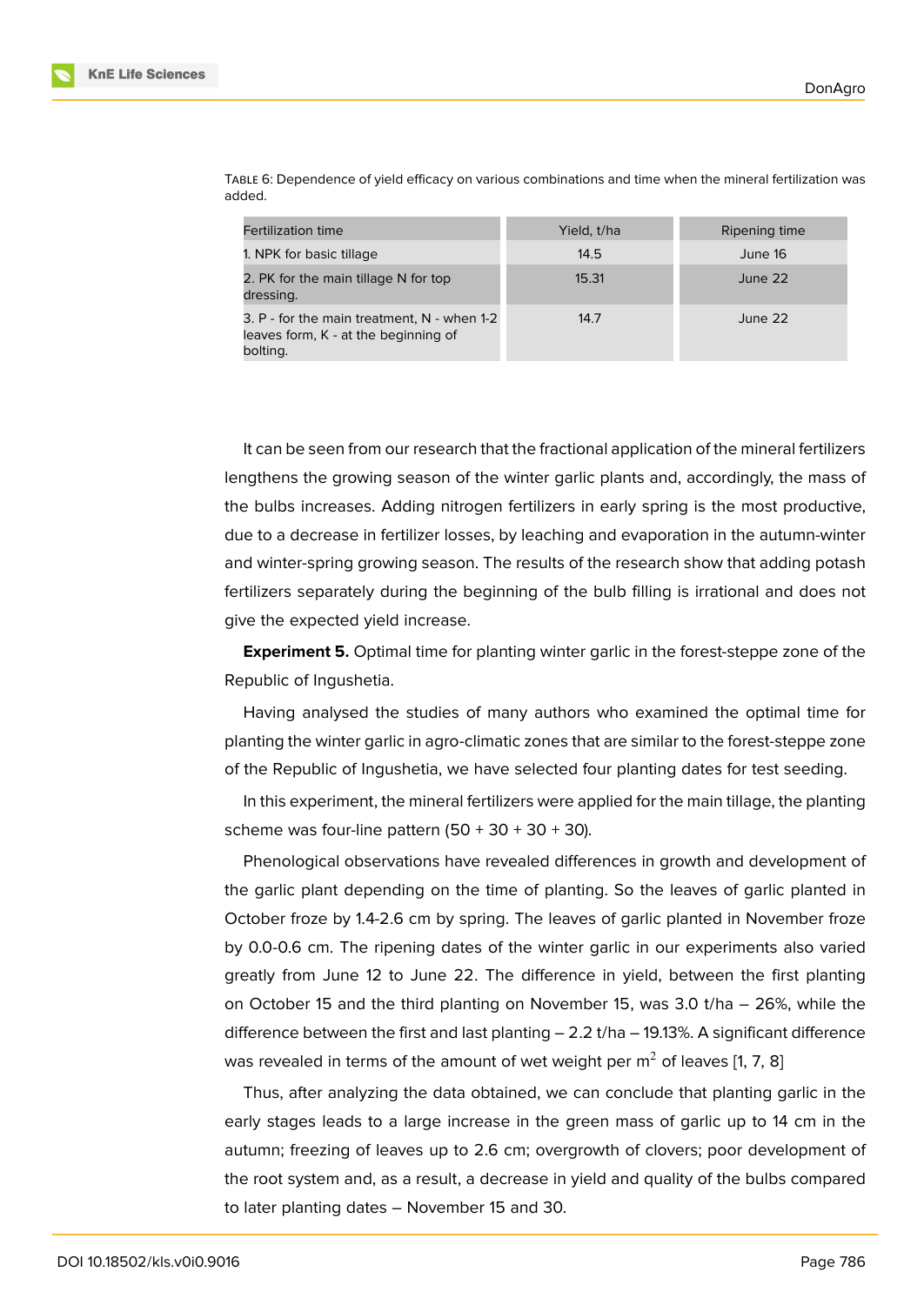| Planting date                                      | 15.10       | 30.10       | 15.11       | 30.11       |
|----------------------------------------------------|-------------|-------------|-------------|-------------|
| Yield, t/ha                                        | 11.5        | 12.81       | 14.5        | 13.7        |
| Ripening time                                      | 12.06       | 12.06       | 16.06       | 22.06       |
| The average length of a leaf on<br>03/10/2018, cm. | $12 - 14$   | $10 - 11$   | $6 - 8$     | $2 - 4$     |
| Amount of wet mass per $m2$ of<br>leaves, kg       | $2.0 - 2.2$ | $2.2 - 2.4$ | $2.6 - 2.8$ | $2.5 - 2.7$ |

TABLE 7: Optimal time for planting winter garlic in the forest-steppe zone of the Republic of Ingushetia.

**Experiment 6.** Efficiency of removing bolters of winter garlic (bolting), the variety "Yubileiny-Gribovsky".

During the growing season, after the cessation of growth and the formation of new leaves, a flowering bolter begins to emerge from the axils of the last leaf. After a bolter begins to emerge, the vegetative processes stop, the weight of the above-ground part of the plant begins to decrease, the leaves turn yellow and wilt, the bulb is filled and ripened. At the end of the bolter, the bulbs develop intensively in the capsule, the flowers do not develop and dry out without forming seeds.

Physiological processes in plants with distant flower-bearing bolters pass 6-8 days faster than in plants without removing the peduncles. In plants with removed peduncles, leaves dry out and roots die off 6-8 days earlier than in plants with peduncles. In plants with removed flower-bearing bolters, the bulb mass was 38 g, and the bulb weight with non-removed bolter was 32 g. This is explained by the fact that the root system and the bulb supply the flowering bolter with nutrients by redistributing them from a bulb to a bulb. The weight of the bulbs was 5.5 g, in total with the weight of the bulb is 37.5 g, which is identical to the weight of the bulb with the flower-bearing bolters that were removed.

The bulb yield with removed peduncles was 12.2 t/ha. The bulbs' yield without removing peduncle was 10.4 t/ha. The increase in yield caused by peduncles removing was 1.8 t/ha. But when the peduncles were not removed, we additionally get a healthier planting material – bulbs [10, 12].

### **4. Discussion**

Comparative characteristics of five varieties of the spring garlic showed that the most productive varieties in terms of both yield and bulb weight are Chinese spring-planted (15.2 t/ha and 34.5 g) and Gulliver (15.5 t/ha and 34.5 g). The fastest ripening variety was Abrek. The use of growth regulators and micronutrient fertilizers significantly affects the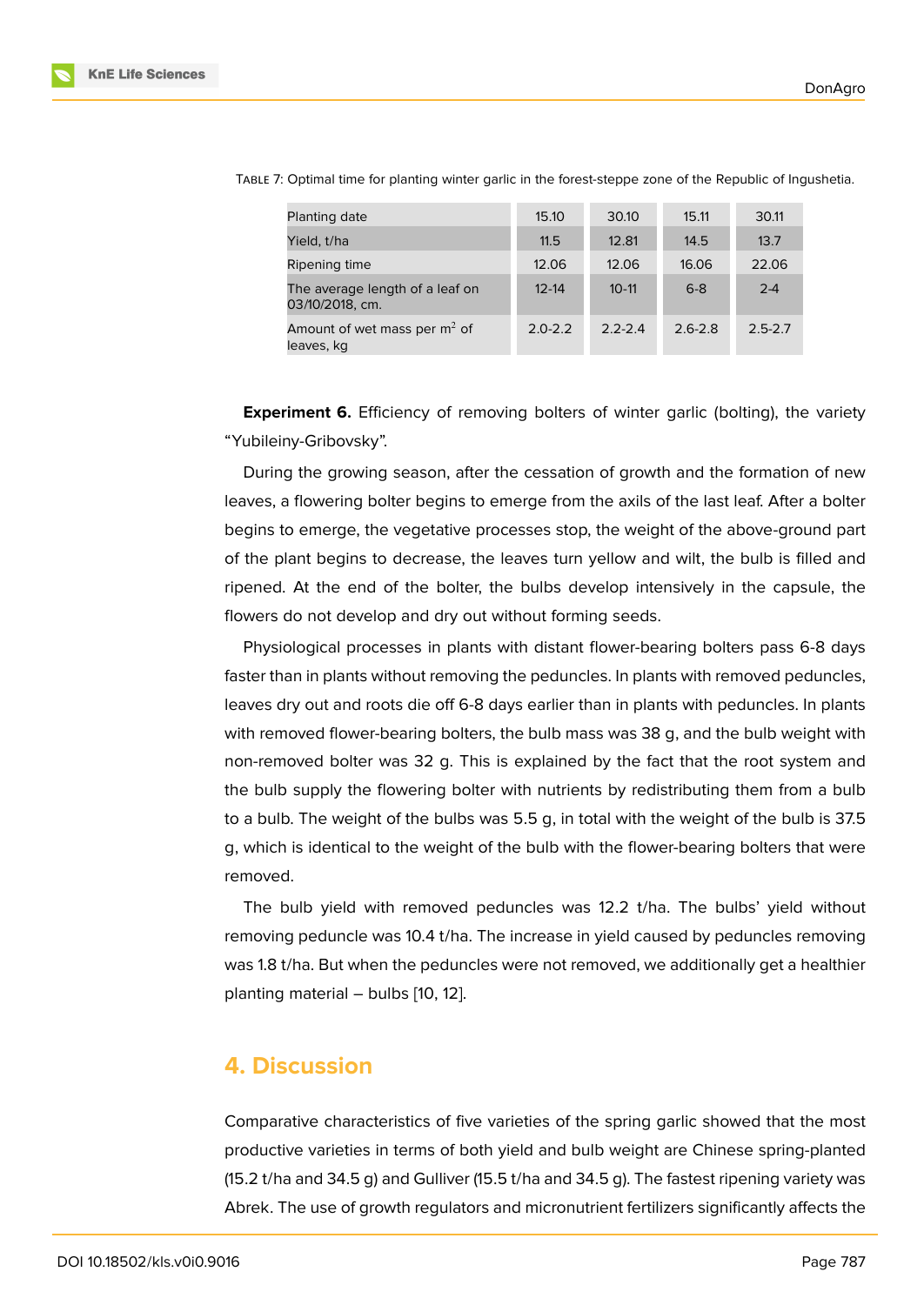**KnE Life Sciences** 



increase in the mass of clovers, bulbs and yield in general, as well as early maturity towards a decrease in the growing season. The best result was obtained by processing the planting material with a mixture of Terra organic microbiological fertilizer and Zircon growth stimulator, the yield increase was 1.1 t/ha compared to the control one, while the ripening of the crop accelerated by 9 days, which is also important. In the agro-climatic conditions of the Republic of Igushetia, different planting schemes have an insignificant effect on the duration of the growing season and the bulb size. The yield is influenced by the number of planting places per unit area. Planting garlic in a five-line pattern gives the greatest yield. The results show that fractional application of mineral fertilizers is the most productive. The nitrogen fertilizers adding in the spring reduces the loss of fertilizer by leaching into the ground and evaporation, lengthens the growing season, which increases the mass of the bulb, respectively, the total yield. The increase in yield from the use of fractional fertilization was 1.37 t/ha compared to the control testing. Thus, after analyzing the data obtained, we can conclude that planting garlic in the early stages leads to a large increase in the green mass of garlic up to 14 cm in the autumn; freezing of leaves up to 2.6 cm; overgrowth of clovers; poor development of the root system and, as a result, a decrease in yield and quality of the bulbs compared to later planting dates – November 15 and 30. The results' analysis showed that the physiological processes in plants with removed flowering abolters are 6-8 days faster than in plants where flowering bolters were not removed. The yield increase from flower-bearing bolters accounted to 1.8 t/ha. Thus, we can conclude that the use of this agro-technical method in the forest-steppe zone of the Republic of Ingushetia is economically profitable.

### **5. Conclusion**

For agro-climatic conditions of the Republic of Ingushetia such varieties of the winter and spring garlic as Gulliver, Chinese spring-planted, Komsomolets, Dagestansky (local) are considered to be effective.

The use of growth regulators in a mixture with microbiological fertilizers for processing planting material has a significant effect on increasing the yield of garlic and is ultimately a highly profitable method in the agro-climatic conditions of the Republic of Ingushetia.

For agro-climatic conditions of the Republic of Ingushetia, three- and four-line planting schemes are the most optimal, since they allow maximizing the mechanization of planting, care and harvesting, which will ultimately increase the profitability of garlic production.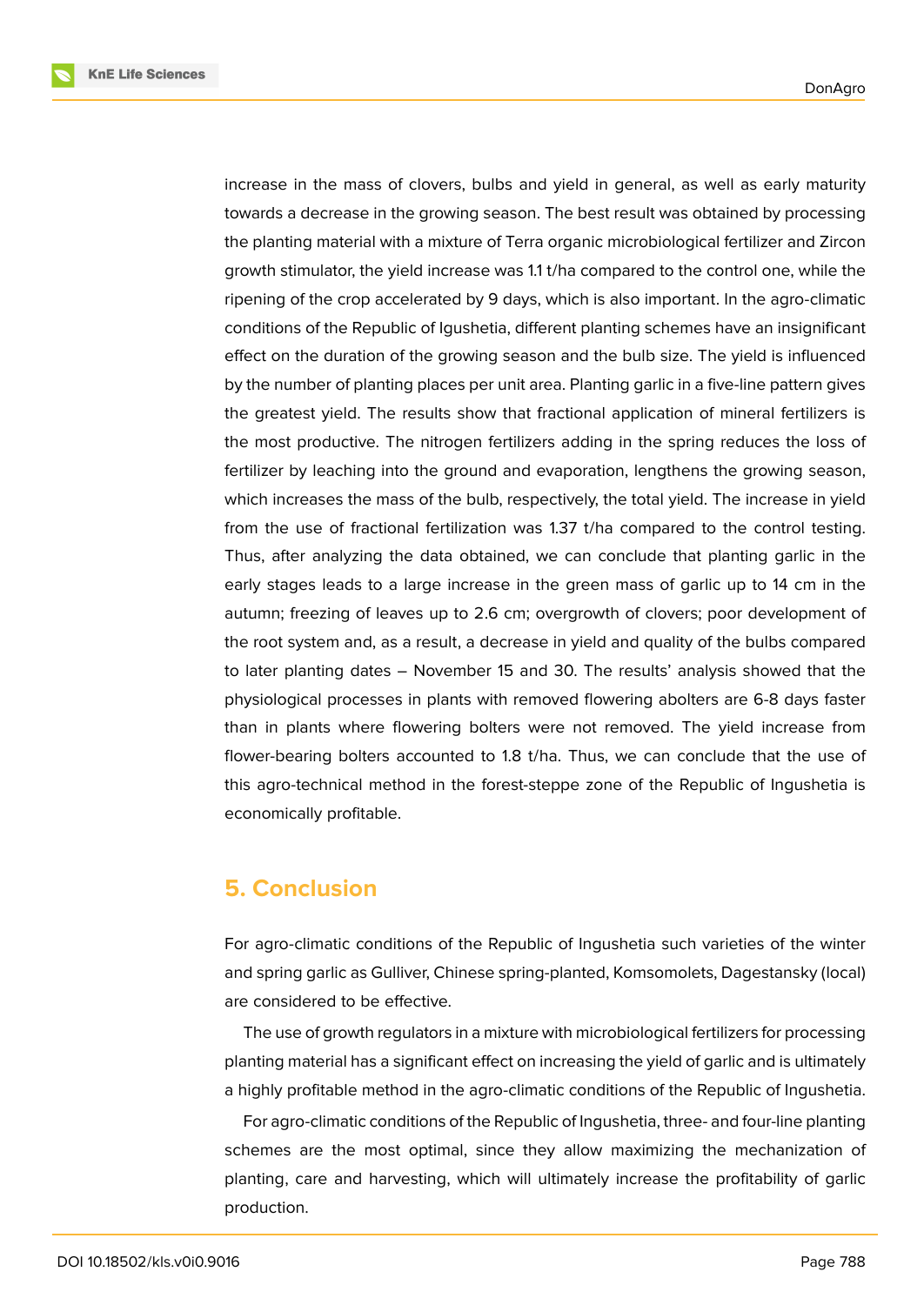For the forest-steppe zone of the Republic of Ingushetia, fractional application of mineral fertilizers is the most productive. The phosphorus and potassium fertilizers adding for the main soil cultivation, and the nitrogen fertilizers for top dressing reduces the loss of nitrogen fertilizers by leaching and evaporation, increases the weight of the bulb and, accordingly, the total yield.

For agro-climatic conditions of the forest-steppe zone of the Republic of Ingushetia, the most optimal time for planting the winter garlic is the first decade of November.

The use of such an agro-technical technique as removing flower-bearing bolters from winter boltering garlic in the conditions of the Republic of Ingushetia is economically profitable.

# **Funding**

These studies were carried out on the basis of the Ingush Scientific Research Institute of Agriculture.

# **Acknowledgment**

We thank our colleagues for their contribution and support in conducting the study. We are also grateful to all the reviewers, who made valuable contributions to the manuscript and helped us to complete the work.

# **Conflicts of Interest**

The authors have no conflicts of interest to declare.

# **References**

- <span id="page-9-0"></span>[1] Galaeva, M. F. (1991). Winter Garlic. *Potatoes and Vegetables*, vol. 6, p. 8.
- <span id="page-9-1"></span>[2] Grinberg, E. G., *et al.* (1994). *Onions, Garlic*. Novosibirsk: Agriculture, pp. 36-38.
- <span id="page-9-2"></span>[3] Grinberg, E. G. (1996). *Creation and Use of the Gene Pool of Onion Plants in Siberia. Selection and Seed Production*. Novosibirsk: Agriculture, pp. 88-96.
- <span id="page-9-3"></span>[4] Komissarov, V. A. (1997). Seed Cropper of Garlic. *Potatoes and Vegetables*, vol. 1, pp. 23-24.